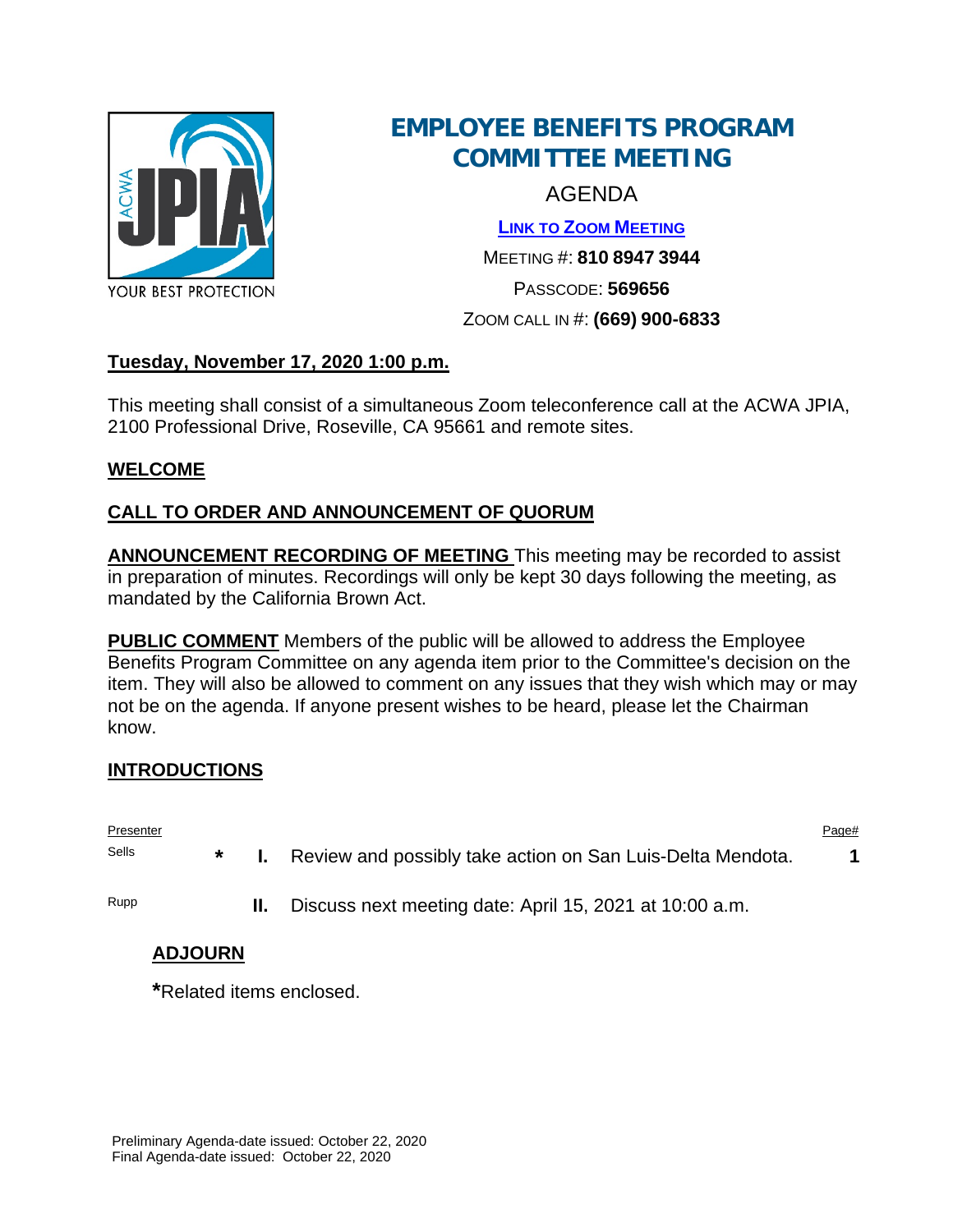*Americans with Disabilities Act – The JPIA conforms to the protections and prohibitions contained in Section 202 of the Americans with Disabilities Act of 1990 and the Federal Rules and Regulations adopted in implementation thereof. A request for disability-related modification or accommodation, in order to participate in a public meeting of the JPIA, shall be made to: Bobbette Wells, Executive Assistant to the CEO, ACWA JPIA, PO Box 619082, Roseville, CA 95661-9082; telephone (916) 786-5742. The JPIA's normal business hours are Monday – Friday, 7:30 a.m. to 4:30 p.m. (Government Code Section 54954.2, subdivision. (a)(1).)*

*Written materials relating to an item on this Agenda that are distributed to the JPIA's Employee Benefits Program Committee within 72 hours before it is to consider the item at its regularly scheduled meeting will be made available for public inspection at ACWA JPIA, 2100 Professional Drive, Roseville, CA 95661-3700; telephone (916) 786-5742. The JPIA's normal business hours are Monday – Friday, 7:30 a.m. to 4:30 p.m.*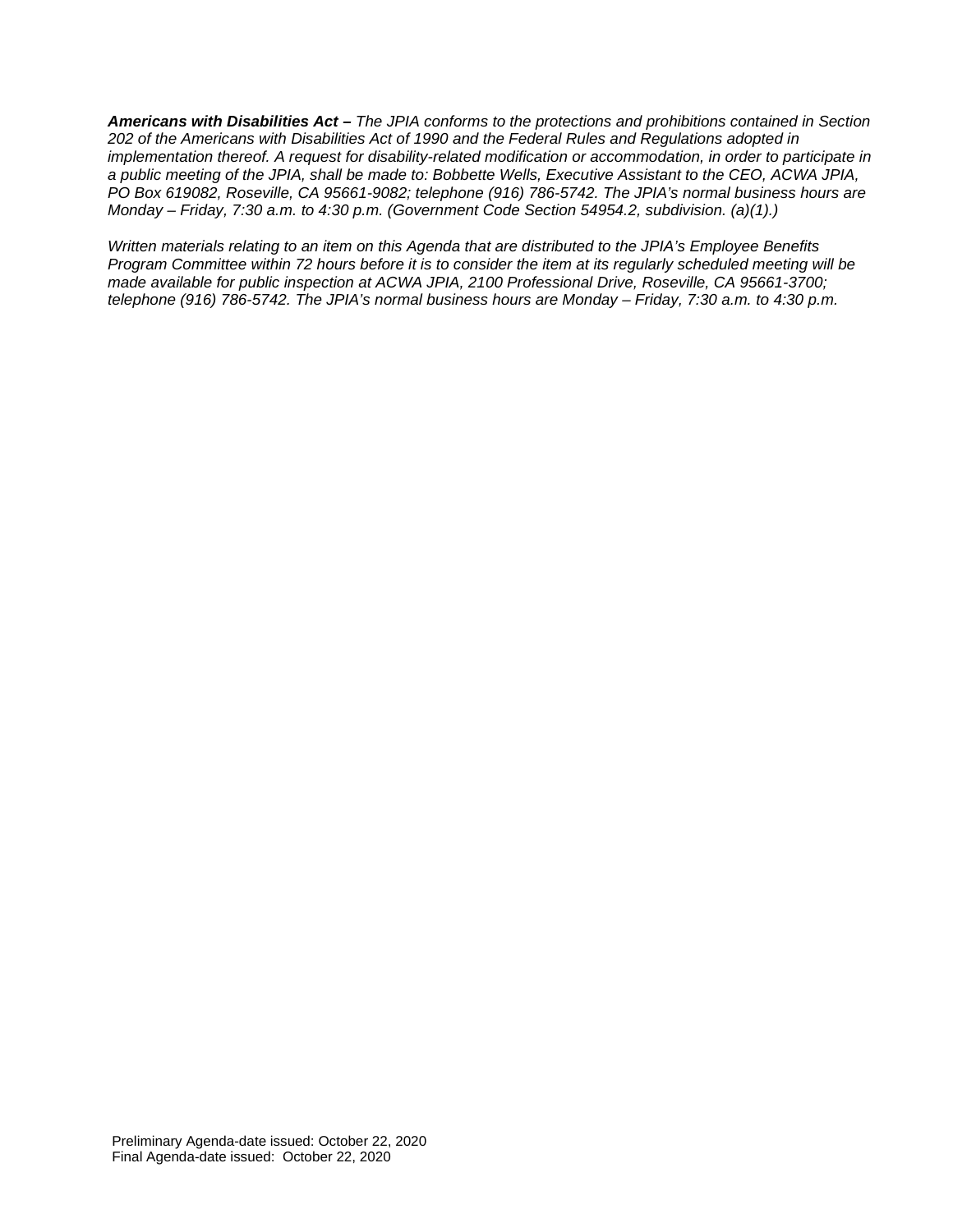## **ACWA JPIA San Luis & Delta Mendota Water Authority** November 17, 2020

**1**

#### **BACKGROUND**

In June 2020, a San Luis & Delta-Mendota Water Authority employee requested to enroll her adult brother, for whom she has conservatorship. The JPIA denied the request, based on a determination that the individual did not meet the criteria for dependent eligibity provided by JPIA medical plans.

Eligible children include natural, step, or adopted children, and children for whom the employee or spouse has legal guardianship. Overage disabled dependents may be eligible for enrollment if they met the criteria for enrollment as a child before becoming ineligible due to age.

#### **CURRENT SITUATION**

Attached is a memorandum from San Luis & Delta Mendota Water Authority requesting that the JPIA reexamine the criteria for dependent eligibity. The employee has conservatorship and claims her brother as a tax dependent. As conservator, she is also responsible for securing healthcare for her brother.

Before becoming an employee at San Luis & Delta-Mendota Water Authority, she was able to obtain Kaiser health insurance for her brother through her prior employer (through CalPERS).

Eligibity requirements vary from plan to plan. Plan eligibity requirements are not superseded by court orders that an individual provide coverage. To enroll this individual, the JPIA plans would need to be amended to extend eligibity to individuals for whom employees or spouses have conservatorship.

#### **RECOMMENDATION**

That the Employee Benefits Program Committee give direction to staff on this item and/or vote to recommend a change in policy to the Executive Committee.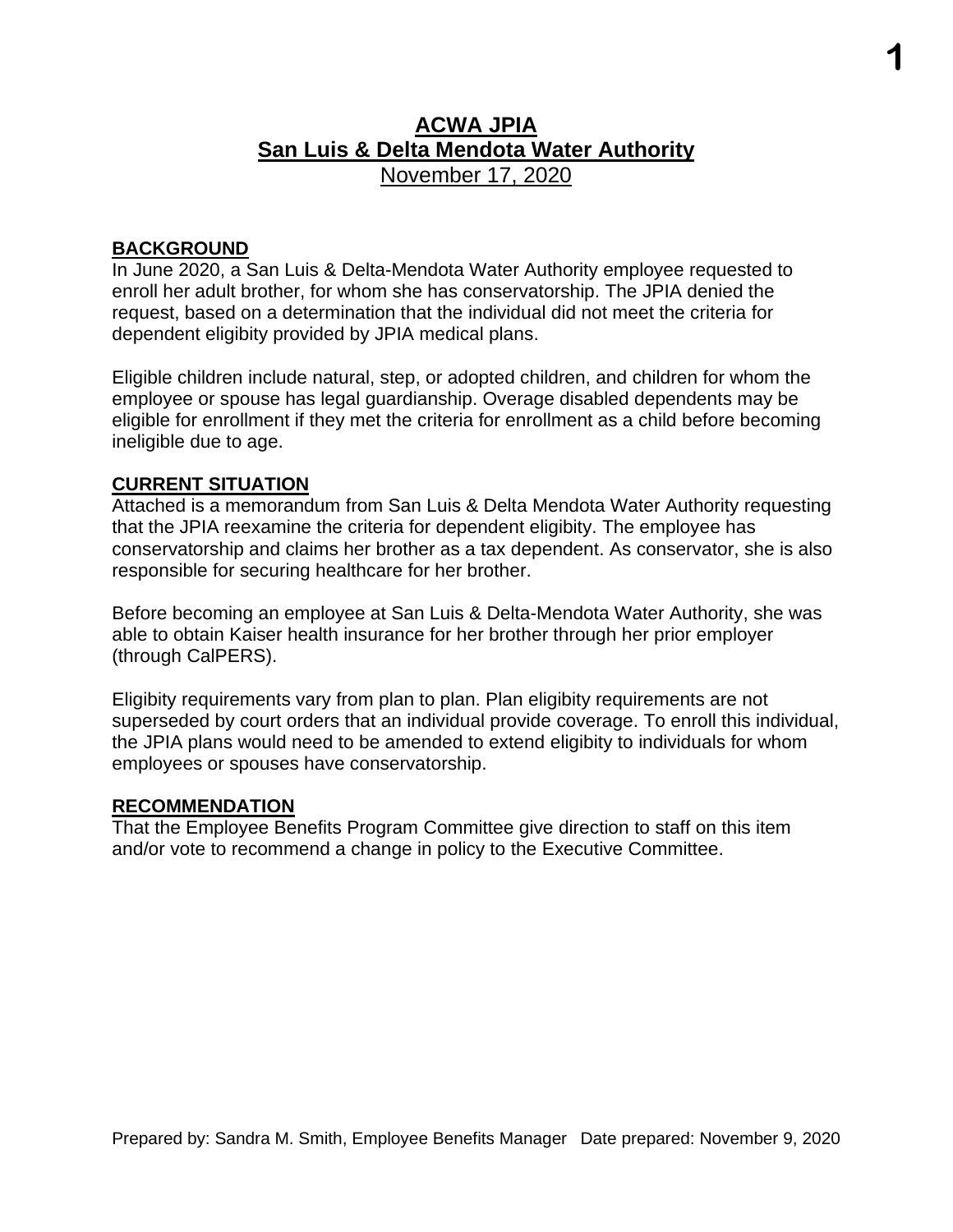## **MEMORANDUM**

| TO:   | <b>ACWA JPIA</b>                                                                              |
|-------|-----------------------------------------------------------------------------------------------|
| FROM: | San Luis & Delta-Mendota Water Authority                                                      |
| DATE: | October 20, 2020                                                                              |
| RE:   | Request for the ACWA JPIA to Consider an Expansion of its Definition of Disabled<br>Dependent |

#### **BACKGROUND**

In June 2020, the ACWA JPIA denied a request to extend health insurance coverage to the adult brother of a San Luis & Delta-Mendota Water Authority ("Water Authority") employee, explaining that because the brother is not a dependent child, and was not under the employee's guardianship when he turned 18, the brother is not covered under the relevant Kaiser Evidence of Coverage for the ACWA JPIA. Kaiser did not make an independent determination regarding coverage, but instead deferred to the ACWA JPIA for its assessment.

This memorandum provides support for the Water Authority employee's request that the ACWA JPIA consider expanding its definition of disabled dependent to allow coverage of an employee's adult dependent where the adult dependent is not the employee's child, but an LPS Conservatee.

#### **ISSUE**

Should the definition of disabled dependent be expanded to allow coverage of an employee's adult dependent where the adult dependent is an LPS Conservatee of the employee and/or the employee claims the disabled dependent on their California and Federal tax return as a legal dependent with the disabled person being fully dependent upon the employee.

#### **ANALYSIS**

## **1. Kaiser Evidence of Coverage for ACWA JPIA**

The Kaiser Evidence of Coverage ("EOC") defines a dependent of an eligible employee as the employee's spouse or one of the employee's dependent children. "Dependent children" only includes sons, daughters, stepchildren, adopted children, children placed with the employee for adoption, and children for whom the employee or the employee's spouse "is the court-appointed guardian (or was when the child reached age 18)." Dependent children remain eligible for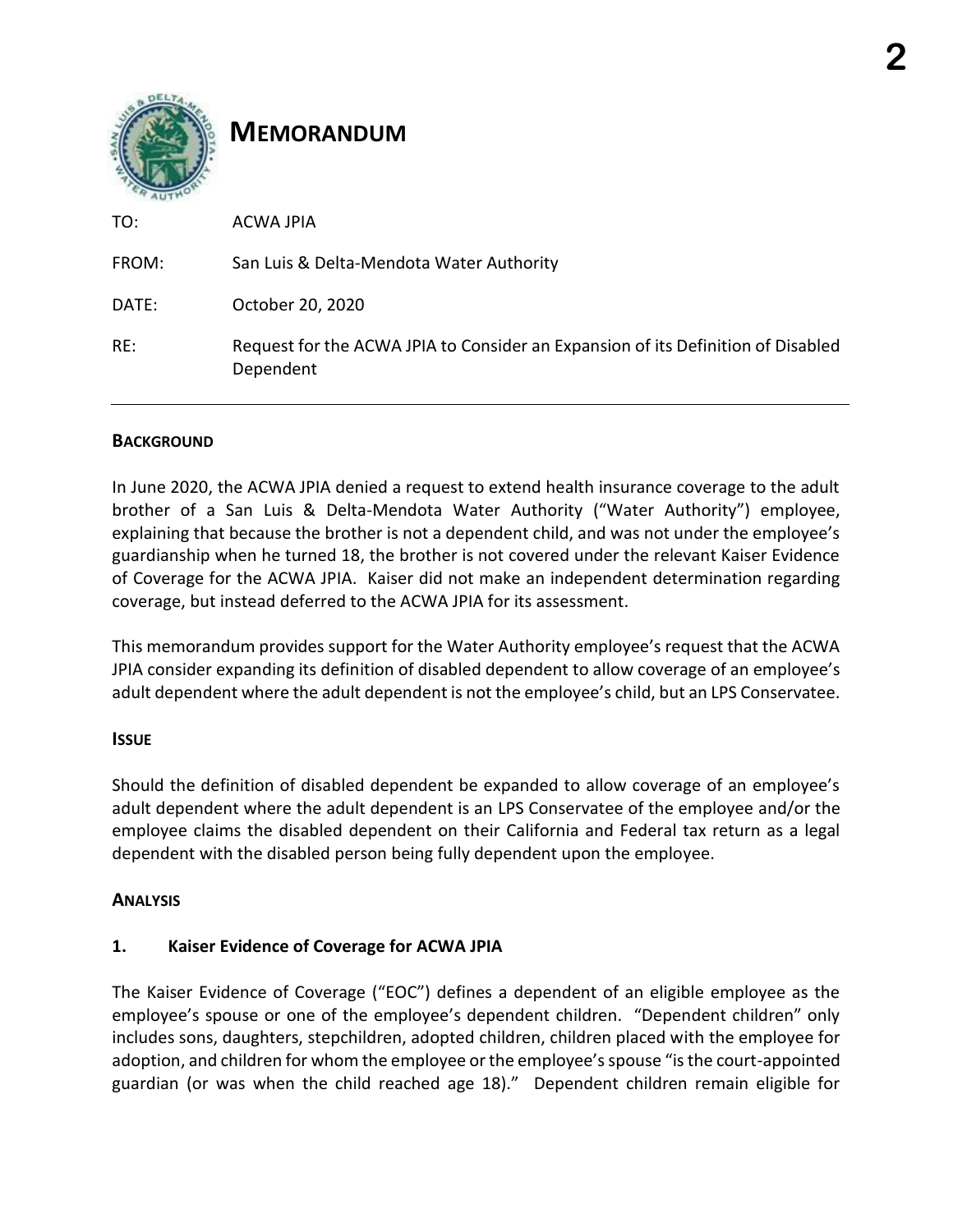coverage until they attain age 26, and can only continue past that time if they meet all of the requirements to be a dependent except the age limit.

The EOC's discussion of "Disabled Dependent certification" allows continuation after age 26 if the Subscriber provides annual documentation of incapacity and dependency. It does not allow for non-child disabled dependent coverage.

#### **2. Information regarding LPS Conservatorships Generally**

A Lanterman-Petris-Short (LPS) Conservatorship is a conservatorship for persons gravely disabled as the result of a mental disorder or chronic alcoholism. An LPS Conservator is appointed by a County Court; the LPS Conservatee is the recipient of the conservatorship. It is unclear how many LPS Conservatorships there are in the State of California, but they are almost certainly less common than typical conservatorships, which pertain to elderly people.

The Conservator / Conservatee relationship is similar to a guardian / dependent relationship. The only difference between guardian and conservator is that you can only be guardian over a minor, and once they are an adult you become their conservator.

In the court order appointing an LPS Conservator, the LPS Conservator is given power to require the LPS Conservatee to receive treatment related specifically to their medical treatment and are in charge of health care, food, clothes, personal care, housekeeping, transportation, and recreation on behalf of the conservatee. LPS Conservators are legally responsible to provide care for the LPS Conservatee's daily needs (per Californiacourts.ca.gov). LPS Conservators are permitted to claim the LPS Conservatee as a dependent on their taxes.<sup>1</sup>

For health care, there are three primary options for an LPS Conservator to provide health insurance to their LPS Conservatee, which include (1) employer coverage, (2) Medi-Cal, and (3) Private Insurance.

#### **3. Information regarding the Water Authority Employee's Circumstances Specifically**

The Water Authority currently has an employee that is the LPS Conservator for her adult brother, who is diagnosed with schizophrenia. The Superior Court of California for the County of Tuolumne appointed the employee LPS Conservator of her adult brother when he was 31 years old.

The employee claims her brother as a legal dependent on her taxes, and is responsible for providing his health care. Before becoming a Water Authority employee, she was able to obtain Kaiser health insurance through her prior employer (through CalPERS).

<sup>&</sup>lt;sup>1</sup> See IRS Publication 5307, available at [https://www.irs.gov/pub/irs-pdf/p5307.pdf,](https://www.irs.gov/pub/irs-pdf/p5307.pdf) IRS Publication 501, available a[t https://www.irs.gov/pub/irs-pdf/p501.pdf.](https://www.irs.gov/pub/irs-pdf/p501.pdf)